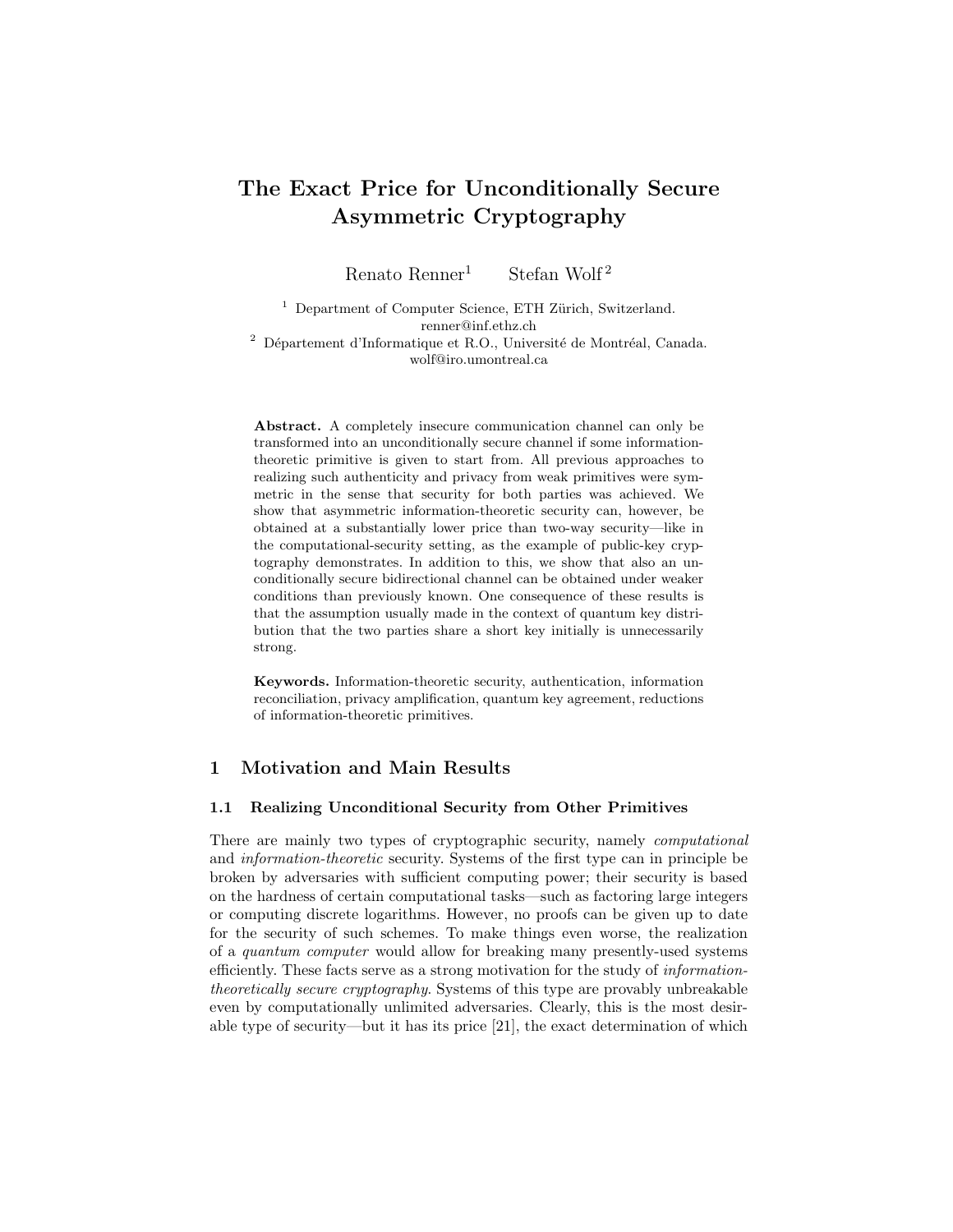has been an open problem and subject to intensive study. Most generally speaking, this price is some *information-theoretic primitive* [15]  $I$ , such as shared keys that are fully  $[20]$ ,  $[8]$ ,  $[11]$  or partially random  $[9]$ ,  $[18]$  and secret  $[19]$ , authenticated and/or noisy classical [22], [6] or quantum [1] communication channels, or correlated pieces of information [13].

In order to describe these previous—and our new—results on a conceptual level, we use the following "channel calculus" introduced in [16]. Here,  $A \longrightarrow B$ denotes an insecure communication channel from Alice to Bob,  $A \rightarrow B$  is an authentic channel from Alice to Bob (i.e., the exclusivity—represented by "•"—sits on the sender's side, whereas the actual security is on the receiver's side: according to his view and knowledge, the message comes indeed from the legitimate sender),  $A \longrightarrow B$  is a confidential channel (in the sender's view, the channel's output is accessible exclusively by the legitimate receiver), and the channel  $A \rightarrow \rightarrow B$  offering both authenticity and confidentiality is called a secure channel. The bidirectional channel  $A \rightarrow B$ , for instance, is authentic from Alice to Bob and confidential in the opposite direction.

A number of previous results showed when and how an unconditionally secure channel can be obtained from completely insecure and from authentic but public channels, respectively. In [22], [6], [17], [19], examples of information-theoretic primitives I are given that allow for obtaining an unconditionally secure channel from completely insecure communication, i.e., for realizing the transformation

$$
\begin{array}{c}\nA \longleftarrow B \\
I\n\end{array}\n\Big\} A \bullet \longrightarrow B ,
$$

whereas it was shown in [13], for instance, that the required primitive  $I'$  can generally be much weaker if the communication channel is assumed to be authentic initially:

$$
\begin{array}{c}\nA \bullet \longrightarrow B \\
A \longleftarrow \bullet B \\
I'\n\end{array}\n\Big\} A \bullet \longrightarrow \bullet B .
$$

Note that in the context of computational security, this latter channel transformation is possible without any additional primitive  $I'$  (e.g., by using the Diffie-Hellman protocol [7]). In sharp contrast to this, unconditional authenticity alone is not sufficient for realizing unconditional confidentiality [13], [14], [17].

Clearly, a typical example of a primitive  $I$  which works in both of the above cases is a shared secret key of sufficient length. The question is whether much weaker primitives can be sufficient as well. More specifically, some of the open questions are the following.

– All known examples of protocols achieving the above transformations do this via the generation of a shared private key. The generated (unconditional) security then sits on both sides of the channel (as shown in the diagrams above). Is it possible to realize unconditional security on only one end of the channel under weaker assumptions? In other words, what is the price for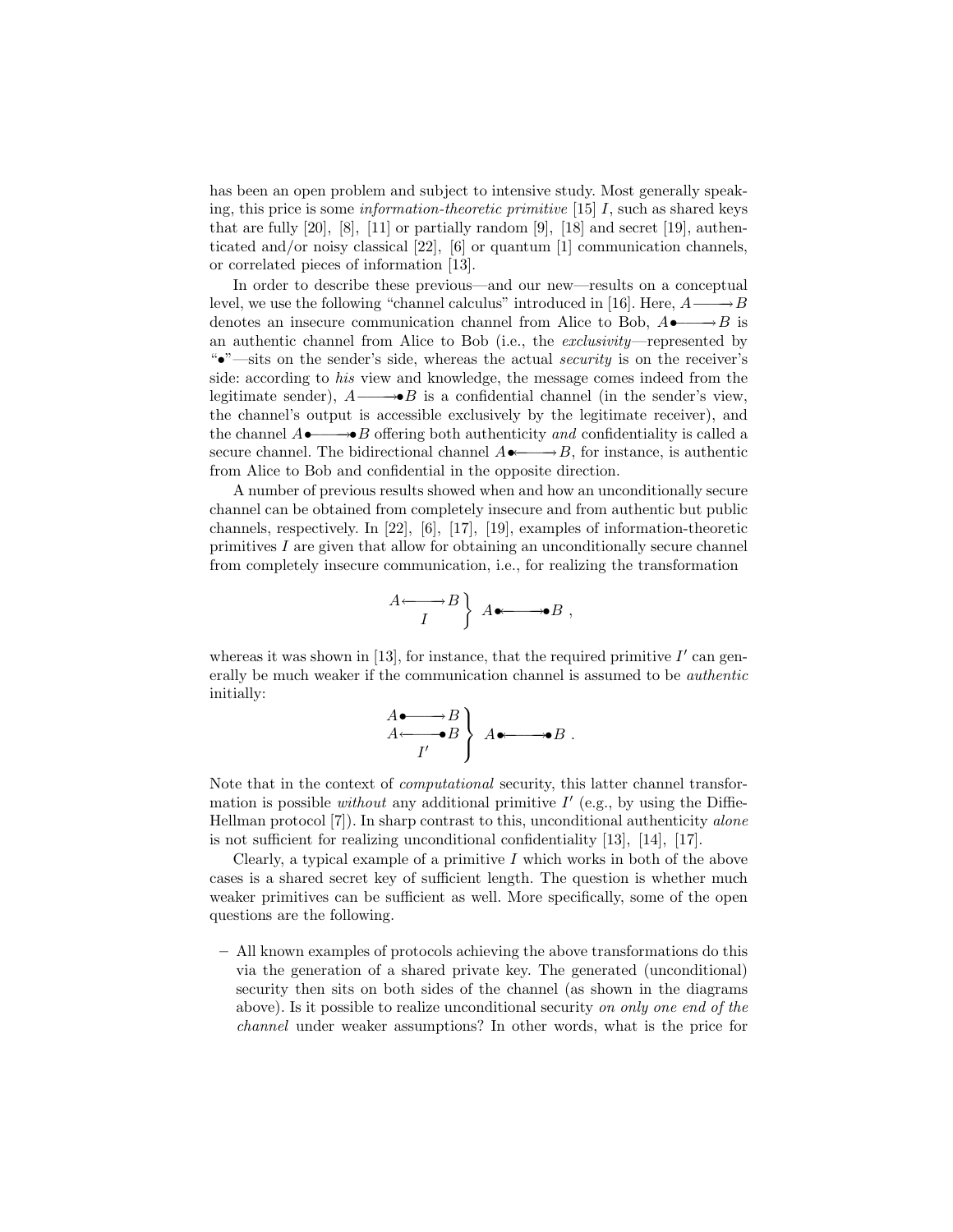realizing *asymmetric*<sup>1</sup> unconditional security? What is the minimal price for an unconditional "•"?

- Unconditional secret-key agreement protocols consist of different phases (such as interactive error correction, called information reconciliation, or privacy amplification). The assumption is normally made that the public communication channel over which these protocols are carried out is authentic. Which of these protocol steps do require authentic channels, and which do not?
- If authentic channels are indeed necessary (such as in quantum key distribution), what is the minimal price (i.e., the weakest possible primitive) for obtaining them?

In the present paper, we give answers to all three questions. First, we describe a class of information-theoretic primitives  $I''$  that allow for obtaining unconditional asymmetric security, i.e., for realizing the transformation

$$
\begin{array}{c}\nA \longleftarrow \longrightarrow B \\
I''\n\end{array}\n\Big\} A \bullet \longrightarrow B .
$$

We show that such a primitive  $I''$  is generally not sufficient for obtaining a twoway secure channel, and that our class of primitives is optimal in the sense that weaker primitives do normally not allow for obtaining any information-theoretic security at all in the setting of completely insecure communication. Because of these two optimality results, one can say that we give the exact price for unconditional security, i.e., for realizing an unconditional " $\bullet$ ", which can be seen as an "atom of information-theoretic security".

Among the protocols used to achieve these results are methods for so-called information reconciliation (i.e., interactive error correction) not requiring authentic channels. Together with a similar result for privacy amplification [19], this implies that in many cases, information-theoretically secure key agreement protocols exist which do not require authentic channels at all.

If, on the other hand, such authenticity is required for a protocol, it can be achieved under much weaker assumptions than previously believed. For instance, it has been a standard assumption in quantum key distribution that the processing of the key requires a short secret key to start with—therefore, quantum key agreement is sometimes said to be key expansion. We show that neither a short secret key [11] nor a partially secret *common* string [19] are required for quantum key distribution, but that much weaker assumptions are in fact sufficient.

 $1$  Note that the term *asymmetric* is used here with respect to the high-level functionality and not—as usual—with respect to the keys held by the parties. In spite of this difference, it is fair to say that we try to realize the functionality of public-key authentication and encryption, but in the setting of unconditional security.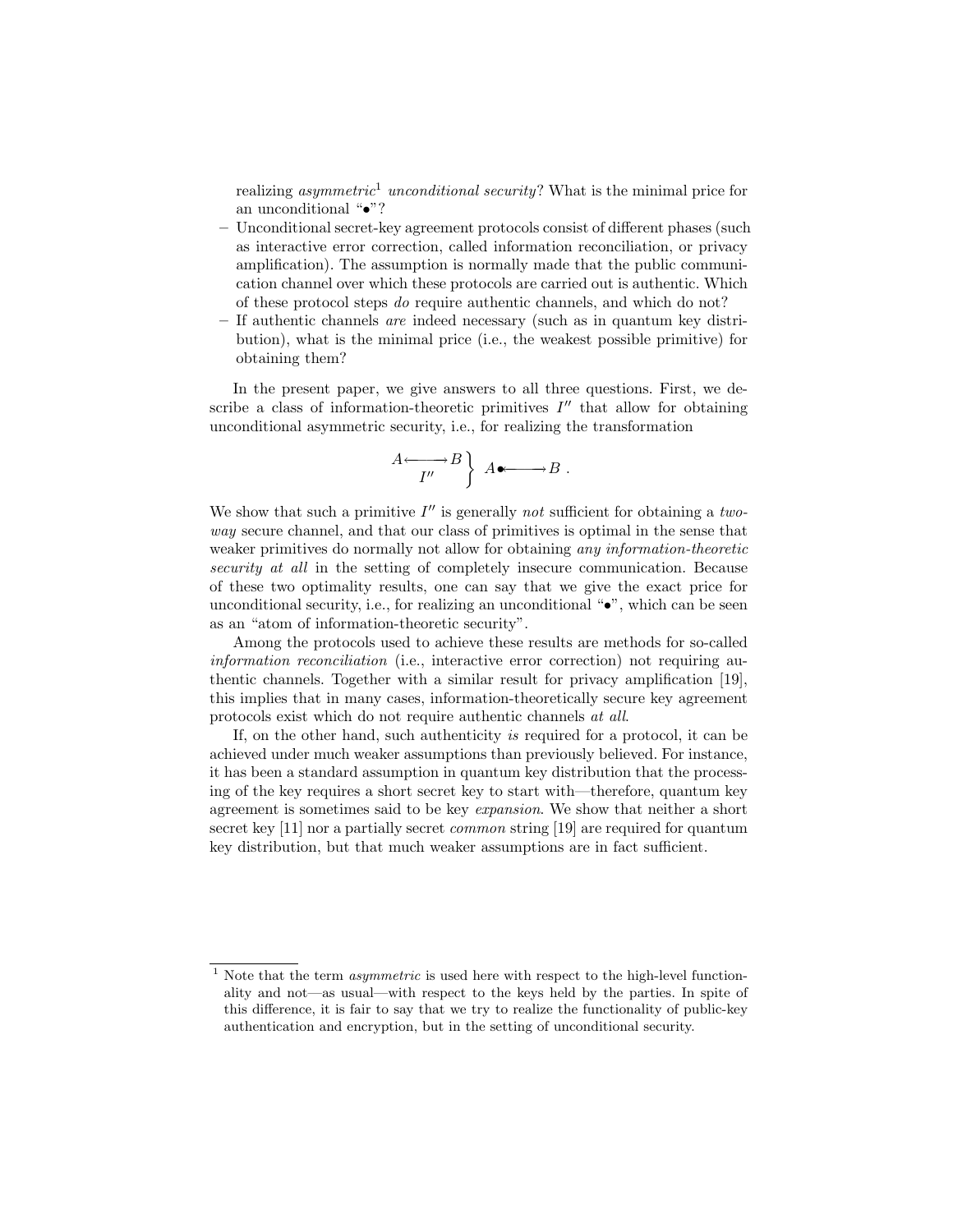#### 1.2 Main Results

We now give the main results of this paper. We first introduce the entropy measures required to formulate them. (For an introduction to information theory, see, for instance, [5].)

**Definition 1.** Let X and Y be two random variables (with ranges  $\mathcal{X}$  and  $\mathcal{Y}$ ). The min-entropy  $H_{\infty}(Y)$  of Y is<sup>2</sup>  $H_{\infty}(Y) := -\log(\max_{y \in Y}(P_Y(y)))$ . The 0entropy  $H_0(Y)$  is defined as  $H_0(Y) := \log |\{y \in \mathcal{Y} | P_Y(y) > 0\}|$ , and let

$$
H_0^{\max}(Y|X) := \max_{x \in \mathcal{X}} (H_0(Y|X=x)).
$$

It has been shown in [19] that a common key  $S$  an arbitrarily large fraction of which (in terms of min-entropy) is known to the adversary is sufficient for obtaining two-way unconditional security.

Previous Result. [19] Let Alice and Bob be connected by a completely insecure bidirectional channel and share a binary string S, whereas an adversary Eve knows a random variable U such that<sup>3</sup>

$$
H_{\infty}(S|U=u) = \Omega(\text{len}(S))
$$

holds (where  $u \in \mathcal{U}$  is the particular value known to Eve). Then Alice and Bob can obtain an unconditionally authentic and confidential bidirectional channel between each other.<sup>4</sup>

In this paper, we show that unconditional security on only one side of the channel can be achieved at a substantially lower price; in particular, the parties are not required to share any common string initially. The following result and its tightness are shown in Sections 2 and 3.

Asymmetric Result. Assume that Alice and Bob—who are connected by a completely insecure bidirectional channel—, and an adversary Eve know random variables  $X, Y$ , and  $U$ , respectively, such that

$$
H_{\infty}(Y|U=u) - H_0^{\max}(Y|X) = \Omega(\log |\mathcal{Y}|)
$$
\n(1)

holds. Then Alice and Bob can obtain an unconditionally authentic channel from Alice to Bob and an unconditionally confidential channel from Bob to Alice.

<sup>2</sup> All logarithms in this paper are with respect to the base 2.

<sup>&</sup>lt;sup>3</sup> It is only for simplicity that we give asymptotic formulations of the previous and new results here. The involved hidden constants are small, and the protocols are useful already for relatively small values of n.

 $^4$  More precisely, the length of a message that can be sent in an almost-perfectly secret way, for instance, is  $(1 - o(1))H_\infty(S|U = u)$ .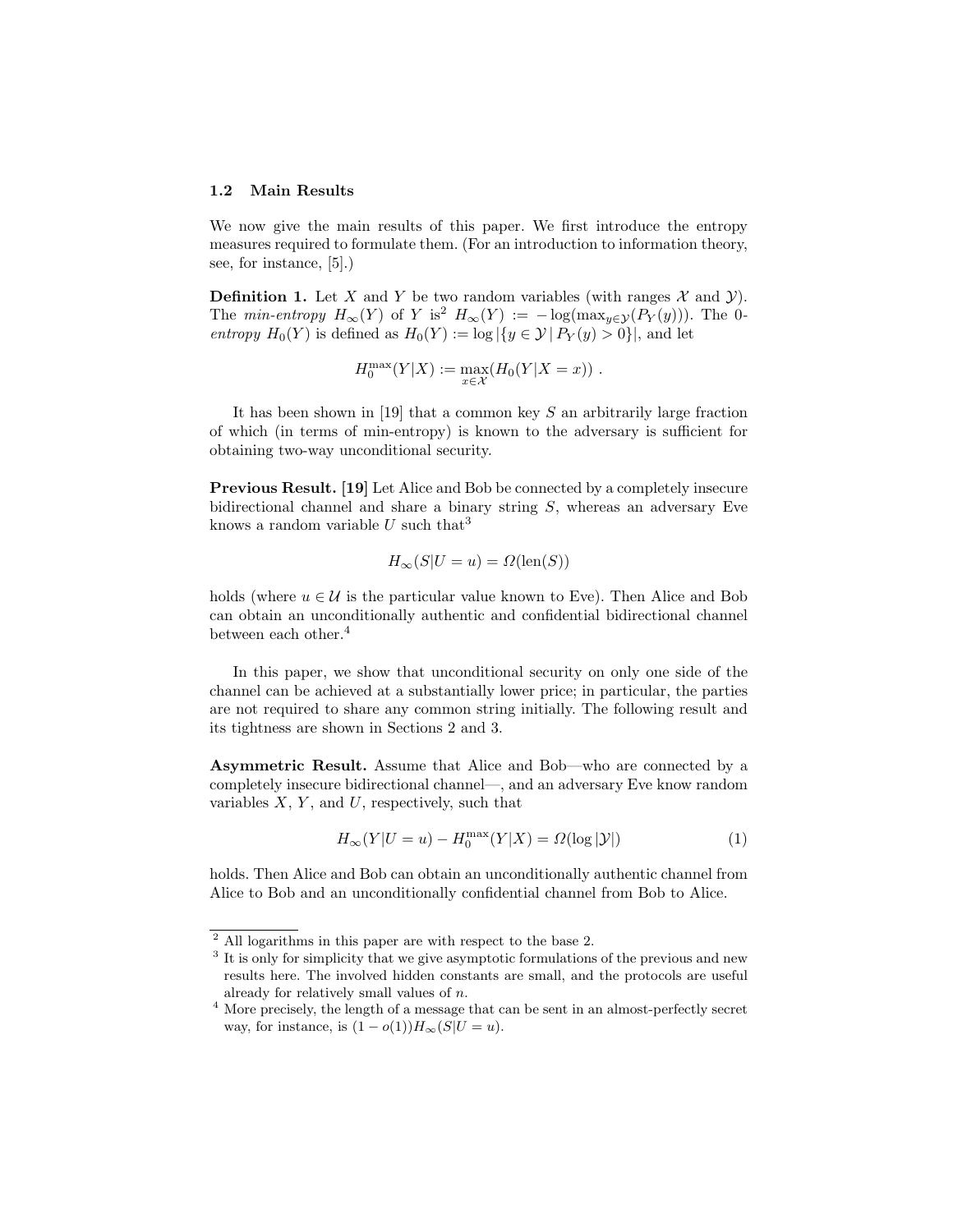The length of the message which can be sent in a confidential way is (asymptotically) equal to the expression on the left hand side of (1). It is shown in Section 3.2 that this is optimal.

We also give a symmetric result which improves on the previous result above: Even a completely secure bidirectional channel can be obtained by parties not sharing a common string to start with. This is shown in Section 4.

Symmetric Result. Assume that Alice and Bob—who are connected by a completely insecure bidirectional channel—, and an adversary Eve know random variables  $X, Y$ , and  $U$ , respectively, such that

$$
\max(H_{\infty}(X|U=u), H_{\infty}(Y|U=u)) - H_0^{\max}(Y|X) - H_0^{\max}(X|Y)
$$
  
=  $\Omega(\max(\log |\mathcal{X}|, \log |\mathcal{Y}|))$ 

holds. Then Alice and Bob can obtain an unconditionally authentic and confidential bidirectional channel between each other.

In contrast to many previous secret-key agreement protocols, our protocols are not restricted to specific probability distributions but are universal in the sense that they work for any element in the class of distributions characterized by the given entropy conditions, where Alice and Bob do not have to know what the actual distribution is. Of course, such a condition is just *one* possible way of defining classes of distributions; it is a natural one, however, since a direct connection can be made to, for instance, an adversary's memory space. In Section 3 it is shown that our protocols are—in their universality—optimal.

Note that we have conditioned the involved random variables on an adversary's knowledge  $U = u$ . Alternatively, our results can be interpreted as to concern the model of unconditional security from keys generated by correlated weak random sources (other examples of such results are given in [9] and [18]).

If, on the other hand,  $Y$  is a a priori uniformly distributed key and  $U$ is Eve's information, then inequality (1) can be replaced by the—somewhat stronger—assumption

$$
H_0(U) + H_0^{\max}(Y|X) = (1 - \Omega(1))\log|\mathcal{Y}|
$$
 (2)

because of Lemma 2 below. Condition (2) is directly comparable to related bounds and results in quantum cryptography since all the involved quantities now have natural "translations" on the quantum side: The entropy of the involved random variables can simply be replaced by the entropy of the corresponding quantum states. Bounds on these quantities naturally arise from bounds on the size of an adversary's (quantum) memory [12], for instance.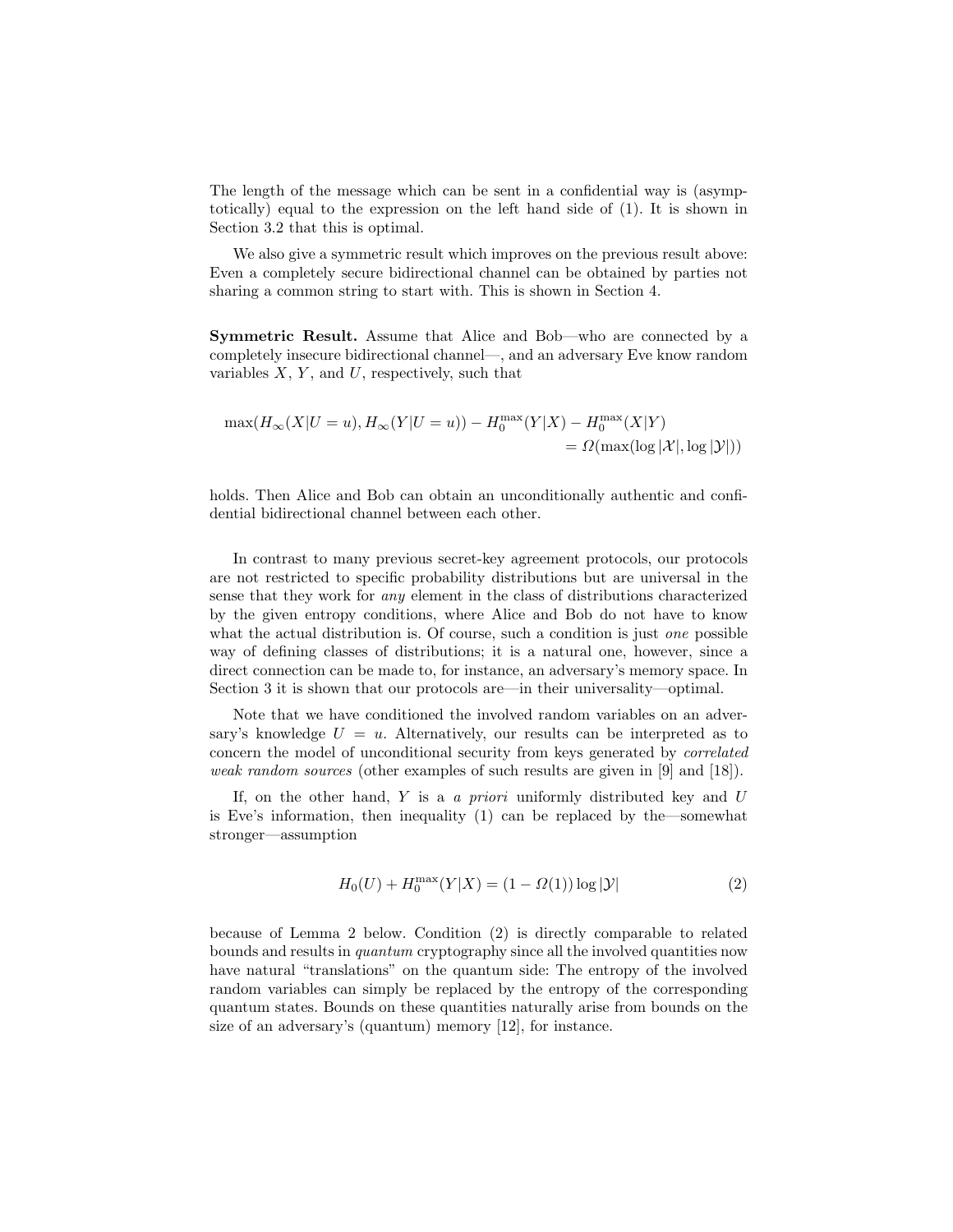# 2 Asymmetric Unconditional Security from Minimal Primitives

### 2.1 Authentication Between Parties NOT Sharing a Common String

The first ingredient for our protocols is an unconditional authentication method that is secure even between parties not sharing the same string; furthermore, none of the two parties' initial strings has to be secret, the only condition being that a non-vanishing fraction of the receiver's string is unknown to the adversary (in terms of min-entropy). More precisely, we show that the interactive authentication method presented in [19]—there in the context of parties sharing a partially secret key—has the following property: Under the sole condition that an adversary Eve is not fully aware of the receiver Bob's string, the latter can receive authenticated messages from Alice: He will (almost) never accept if the message was not the one sent by Alice (whatever her string and Eve's knowledge about it is). In other words, the protocol is secure also if Alice and Bob do not share the same key. More precisely, whereas they will only accept if their initial strings are identical—a fact that they enforce by interactive error correction—, Eve is unable to mount a successful active attack even if they are not.

We review Protocol AUTH of  $[19]$ —using identical keys s there; here, we will later replace s by two not necessarily equal strings  $y$  and  $y'$ . For parameters  $k \cdot l = n$ , let  $s = s_0||s_1|| \cdots ||s_{k-1}$  be the decomposition of the *n*-bit string s into *l*-bit substrings, interpreted as elements of  $GF(2^l)$ , and let, for  $x \in GF(2^l)$ ,

$$
p_s(x) := \sum_{i=0}^{k-1} s_i \cdot x^i
$$
 (3)

be the evaluation in  $x$  of the polynomial represented by  $s$ . Then the protocol consists of repeating the following three rounds: First, Alice—the sender of the message to be authenticated—sends a random challenge  $c' \in \{0,1\}^l$  to Bob which he replies to by sending back the pair  $(p_s(c'), c)$ , where  $c \in \{0, 1\}^l$  is another random challenge. Alice (after having checked the correctness of Bob's message—if it is incorrect, she rejects and aborts the protocol) then sends a message bit and, if this bit is 1, the value  $p_s(c)$  to confirm. Under the assumption that an encoding of messages is used such that any insertion of a 0-bit (something Eve obviously can do) as well as any bit flip from 1 to 0 can be detected—because the resulting string is not a valid codeword—, this protocol was proven secure in [19]; more precisely, it was shown to be hard for Eve (having non-vanishing uncertainty in terms of min-entropy about  $S = s$ ) to respond to a challenge, made by one party, without being able to use the other as an oracle, and that this fact implies the security of the protocol. Furthermore, it was shown that an encoding of m-bit messages with the mentioned properties exists with code word length  $M = (1 + o(1))m$ .

Below, we will show the security of this protocol—from the receiver's point of view (like in one-way authentication)—even when the parties do not share the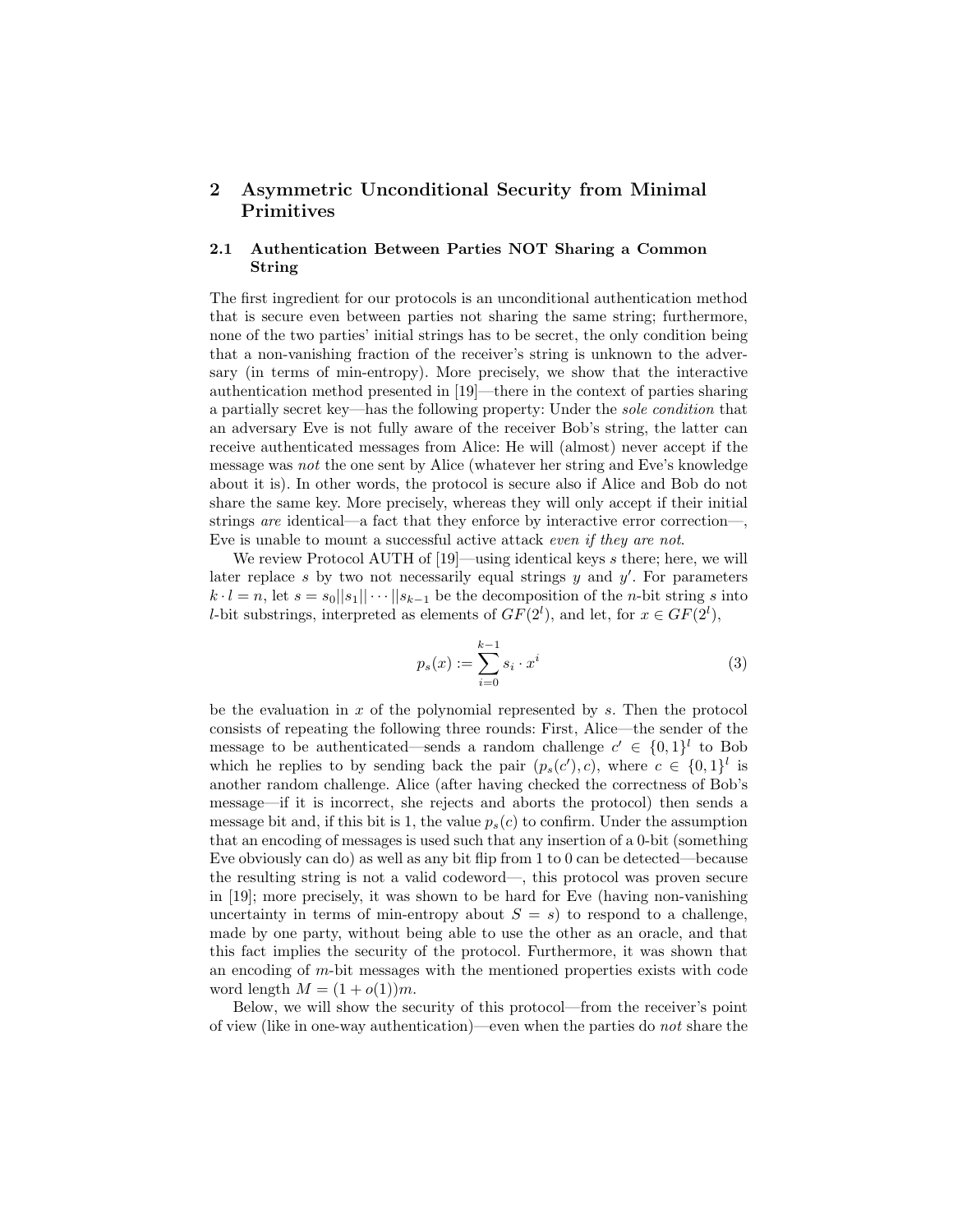same string and under the only assumption that Eve has some uncertainty about Bob's string  $(y)$ . The main technical ingredient of this is Lemma 1, which implies, roughly speaking, that under the given conditions, Eve can, with overwhelming probability, either not respond to Alice's challenges  $(c')$  or not to Bob's  $(c)$ —even when given Alice's string  $(y')$ . The intuitive reason for this is that it is *either* useless or impossible for Eve to (impersonate Bob and) talk to Alice—depending on whether her uncertainty about Alice's string is small or not. Without loss of generality, we state and prove Lemma 1 with respect to deterministic adversarial strategies (given by the functions  $f$  and  $g$ ).

**Lemma 1.** Let Y' and Y be two random variables with joint distribution  $P_{Y|Y}$ and ranges  $\mathcal{Y}' = \mathcal{Y} = \{0,1\}^l$ . Let  $f : \{0,1\}^l \to \{0,1\}^l$  and  $g : \{0,1\}^l \times$  ${0,1}^n \rightarrow {0,1}^l$  be two functions and, for uniformly—and independently of  $Y'Y$ —distributed random variables C' and C with ranges  $\{0,1\}^l$ , let

$$
\alpha := \text{Prob}_{Y'YC'C}[p_{Y'}(C') = f(C') \text{ and } p_Y(C) = g(C, Y')]
$$
,

where  $p_{\cdot}(\cdot)$  is the polynomial function (3). Then there exists  $y \in \mathcal{Y}$  with

$$
P_Y(y) \ge \left(\alpha - \frac{2k}{2^l}\right)^k
$$

*Proof.* Let for every particular value  $y' \in \mathcal{Y}'$ 

$$
r_{y'} := \text{Prob}_{C'}[p_{y'}(C') = f(C')] = \frac{|\{c' \in \{0,1\}^l | p_{y'}(c') = f(c')\}|}{2^l},
$$

and for every pair  $(y, y') \in \mathcal{Y} \times \mathcal{Y}'$ 

$$
r_{y|y'} := \text{Prob}_C[p_y(C) = g(C, y')] = \frac{|\{c \in \{0, 1\}^l | p_y(c) = g(c, y')\}|}{2^l}.
$$

Then we have

$$
\alpha = \mathbf{E}_{Y'Y}[r_{Y'} \cdot r_{Y|Y'}].\tag{4}
$$

.

Let us now consider the random experiment defined by

$$
P_{Y'YC'_1\cdots C'_k C_1\cdots C_k} := P_{Y'Y} \cdot P_{C'_1\cdots C'_k C_1\cdots C_k} ,
$$

where  $P_{C'_1 \cdots C'_k C_1 \cdots C_k}$  is the uniform distribution over the subset of  $({0, 1}^l)^{2k}$ satisfying that all the  $C_i'$  and all the  $C_i$  are distinct among each other. We then have

$$
\text{Prob}\left[p_{Y'}(C_i') = f(C_i') \text{ for } i = 1, ..., k \text{ and } p_Y(C_i) = g(C_i, Y') \text{ for } i = 1, ..., k\right] \\
\geq \mathbb{E}_{Y'Y}\left[r_{Y'} \cdot \left(r_{Y'} - \frac{1}{2^l}\right) \cdots \left(r_{Y'} - \frac{k-1}{2^l}\right) \cdot r_{Y|Y'} \cdots \left(r_{Y|Y'} - \frac{k-1}{2^l}\right)\right] \\
\geq \mathbb{E}_{Y'Y}\left[\left(r_{Y'} - \frac{k-1}{2^l}\right)^k \left(r_{Y|Y'} - \frac{k-1}{2^l}\right)^k\right] \\
\geq \mathbb{E}_{Y'Y}\left[\left(r_{Y'} \cdot r_{Y|Y'} - (r_{Y'} + r_{Y|Y'}) \cdot \frac{k-1}{2^l}\right)^k\right] \geq \left(\alpha - \frac{2k}{2^l}\right)^k. \tag{5}
$$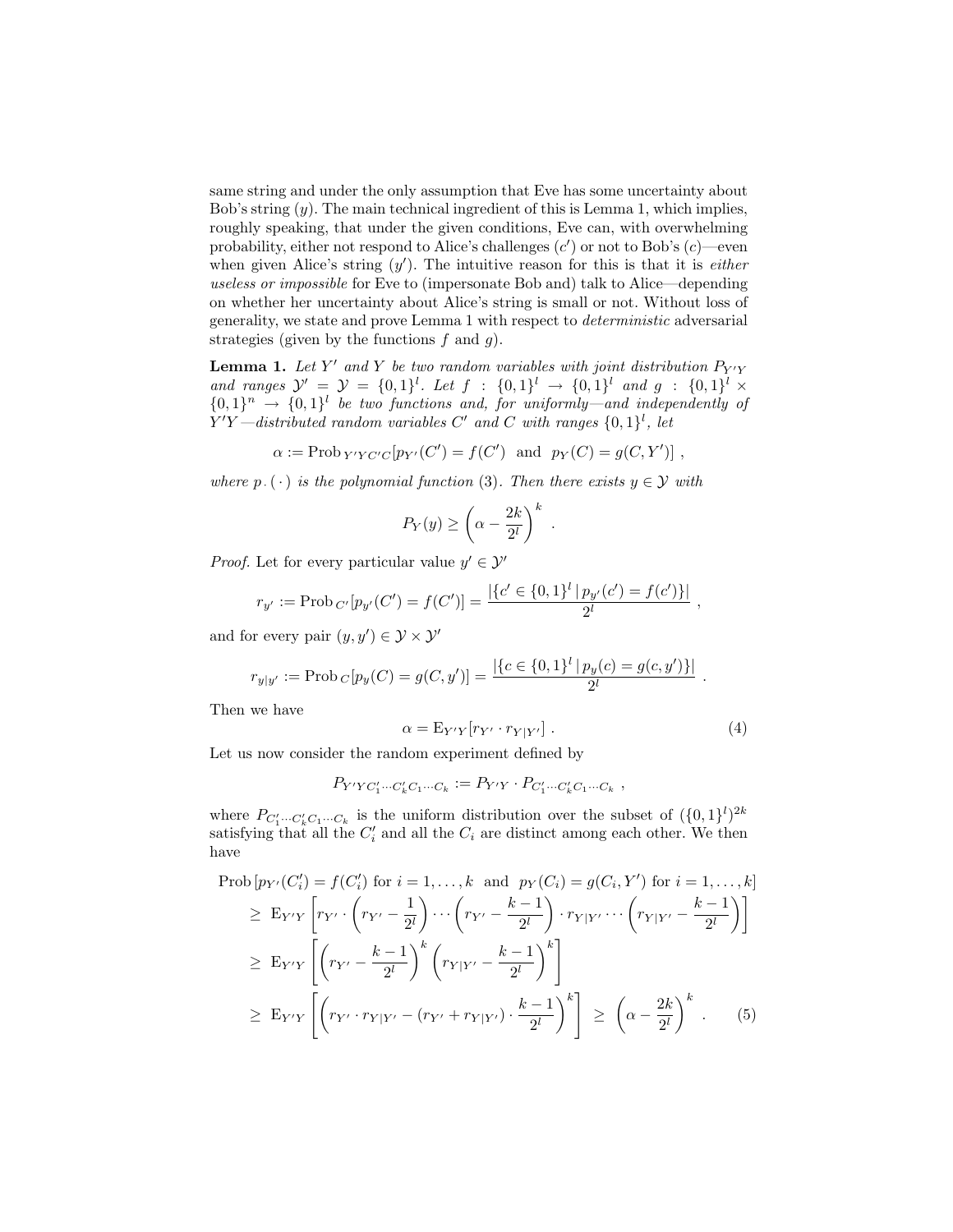The last inequality in (5) follows from the fact that  $x \mapsto x^k$  is a convex function and Jensen's inequality [5], from (4), and from  $r_{Y'}$ ,  $r_{Y|Y'} \leq 1$ .

Let  $\mathcal{A}_k$  be the event the probability of which is bounded in (5). Since, for  $x \in \{0,1\}^n$ , k values  $p_x(c)$  (for k distinct c's) uniquely determine x, we have, given that  $A_k$  occurs, that Y' is uniquely determined and Y is uniquely determined given Y'; together, we get that there exist  $y' \in \mathcal{Y}'$  and  $y \in \mathcal{Y}$  such that  $P_{Y'Y|A_k}(y', y) = 1$ , hence  $P_Y(y) \geq \text{Prob}[\mathcal{A}_k]$  for this particular value y.  $\Box$ 

We will now state and prove the described property of the interactive authentication protocol AUTH (Theorem 3). This and other proofs in the paper make use of Lemma 2 (see [4], [17], [19]), which implies that when d (physical) bits of side information about a random variable are leaked, then its conditional min-entropy is not reduced by much more than d except with small probability.

**Lemma 2.** [4], [17], [19] Let S, V, and W be random variables such that S and V are independent, and let  $b \geq 0$ . Then

Prob 
$$
_{VW}
$$
[ $H_{\infty}(S|V = v, W = w)$ ]  $\geq H_{\infty}(S) - \log |\mathcal{W}| - b$ ]  $\geq 1 - 2^{-b}$ .

**Theorem 3.** Assume that two parties Alice and Bob know n-bit strings  $Y'$ and Y, respectively. Given that  $H_{\infty}(Y | U = u) \geq t$ n holds for some constant  $0 < t \leq 1$ , where  $U = u$  summarizes an adversary Eve's entire knowledge, Alice can use Protocol AUTH to send authenticated messages of length m of order at most  $O(tn/(\log n)^2)$  to Bob by communication over a completely insecure channel. The probability of a successful active attack, which is the event that Bob accepts although the message he received is not the correct one (or although Alice rejects) is of order  $2^{-\Omega(t_n/m)}$ . If, on the other hand, Eve is passive and  $Y' = Y$  holds, then Alice and Bob accept with certainty and Bob receives the correct message.

*Proof.* Let  $m$  be the length of the message Alice wants to send to Bob; the number of executions of the three-round step in Protocol AUTH is then  $M = (1+o(1))m$ .

Since each party responds to at most  $M$  challenges during the protocol execution (and would then reject and abort), the min-entropy of  $Y$ , from Eve's viewpoint, at *any* point of the protocol, given all the communication  $C = c$  she has seen, is, according to Lemma 2 (applied 2M times), at least

$$
H_{\infty}(Y|U=u, C=c) \ge tn - 2Ml - 2Ma
$$

with probability at least  $1 - 2M2^{-a}$ . We conclude that there exist choices of the protocol parameters of order  $l = \Theta(n/M)$  and  $k = \Theta(M)$ —and a suitable choice of the auxiliary parameter  $a$ —such that we get the following:

There exists 
$$
f(n) = \Omega(n)
$$
 with Prob  $[H_{\infty}(Y | U = u, C = c) \le f(n)] \le 2^{-f(n)}$ . (6)

As described above, a successful attack of the protocol implies that Eve has been able to answer a challenge generated by one of the parties without help from the other party (i.e., without receiving any message from the other party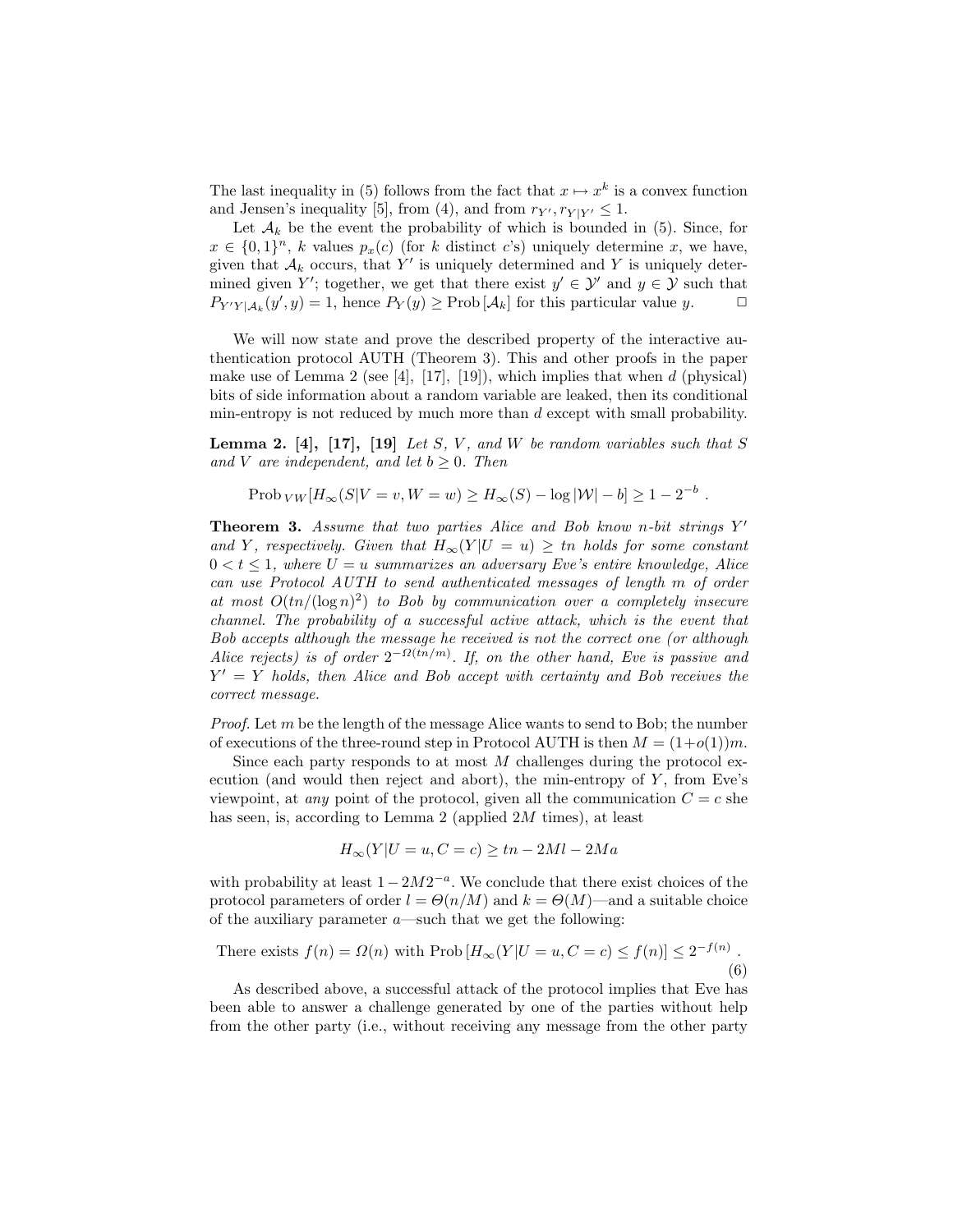between receiving the challenge and sending the corresponding response). The first possibility is that a challenge of Alice is responded without Bob's help; here, it is necessary for Eve to also answer at least one of Bob's challenges successfully (an attack is successful only if Bob is fooled)—possibly with Alice's "help", however. Let therefore  $A$  be the event that Eve correctly responds to one of the at most  $M$  challenges by Alice, and to one of Bob's at most  $M$  challenges *given* Alice's string  $Y'$ . According to Lemma 1, and because of the union bound, we have

$$
\text{Prob}\left[\mathcal{A}\right] \le M^2 \cdot \left(2^{-H_{\infty}(Y|U=u,C=c)/k} + 2k/2^l\right) \ .
$$

Hence, because of (6), the success probability of this attack is at most

$$
M^{2} \cdot \left( 2^{-\Omega(n/M)} + \frac{\Theta(M)}{2^{l}} \right) + 2^{-\Omega(n)} = 2^{-\Omega(n/M)}
$$

(note that  $M/2^l = 2^{-\Omega(n/M)}$  and  $M^2 2^{-\Omega(n/M)} = 2^{-\Omega(n/M)}$  hold since M =  $O(tn/(\log n)^2)$ . The second possibility of an attack is that a challenge of Bob is responded without Alice's help. The probability of this is, because of (6) and by a similar but simpler reasoning as the one used above, of order  $2^{-\Omega(n/M)}$ . The application of the union bound concludes the proof.  $\Box$ 

#### 2.2 Information Reconciliation over Unauthenticated Channels

We will now use the described authentication protocol, and its new property established in the previous section, for the construction of a protocol for information reconciliation by completely insecure communication. Information reconciliation is interactive error correction: Two parties, knowing strings  $X$  and Y , respectively, should share a common string at the end (e.g., one of the initial strings). The idea is to use Protocol AUTH in such a way that the parties can detect active attacks at any point in the protocol.

According to Lemma 4, the error correction itself can be done by exchanging redundancy, where the latter is generated by applying universal hashing<sup>5</sup> to the input strings; this is efficient with respect to the required communication, but computationally inefficient for one of the parties (Alice in our case). In the special but typical scenario where  $X$  and  $Y$  are bitstrings which differ in a certain limited number of positions, more efficient methods, based on *concatenated codes* [10], can be used instead in Protocol IR below.

**Lemma 4.** Let X and Y be distributed according to  $P_{XY}$  such that  $H_0^{\max}(Y|X) \leq$ r holds. Let, for some integer  $s \geq 0$ , H be a universal class of functions  $h : \mathcal{Y} \rightarrow$  ${0,1}^{r+s}$ , and let H be the random variable corresponding to the random choice, independently of X and Y, of a function in  $H$  according to the uniform distribution. Then

Prob [there exists  $\overline{Y} \neq Y$  with  $H(\overline{Y}) = H(Y)$  and  $P_{Y|X}(Y, X) > 0$ ]  $\leq 2^{-s}$ .

<sup>&</sup>lt;sup>5</sup> A class H of functions  $h : \mathcal{A} \to \mathcal{B}$  is 2-universal—or universal for short—if, for all  $a, a' \in \mathcal{A}, a \neq a'$ , we have  $|\{h | h(a) = h(a')\}| = |\mathcal{H}|/|\mathcal{B}|$ .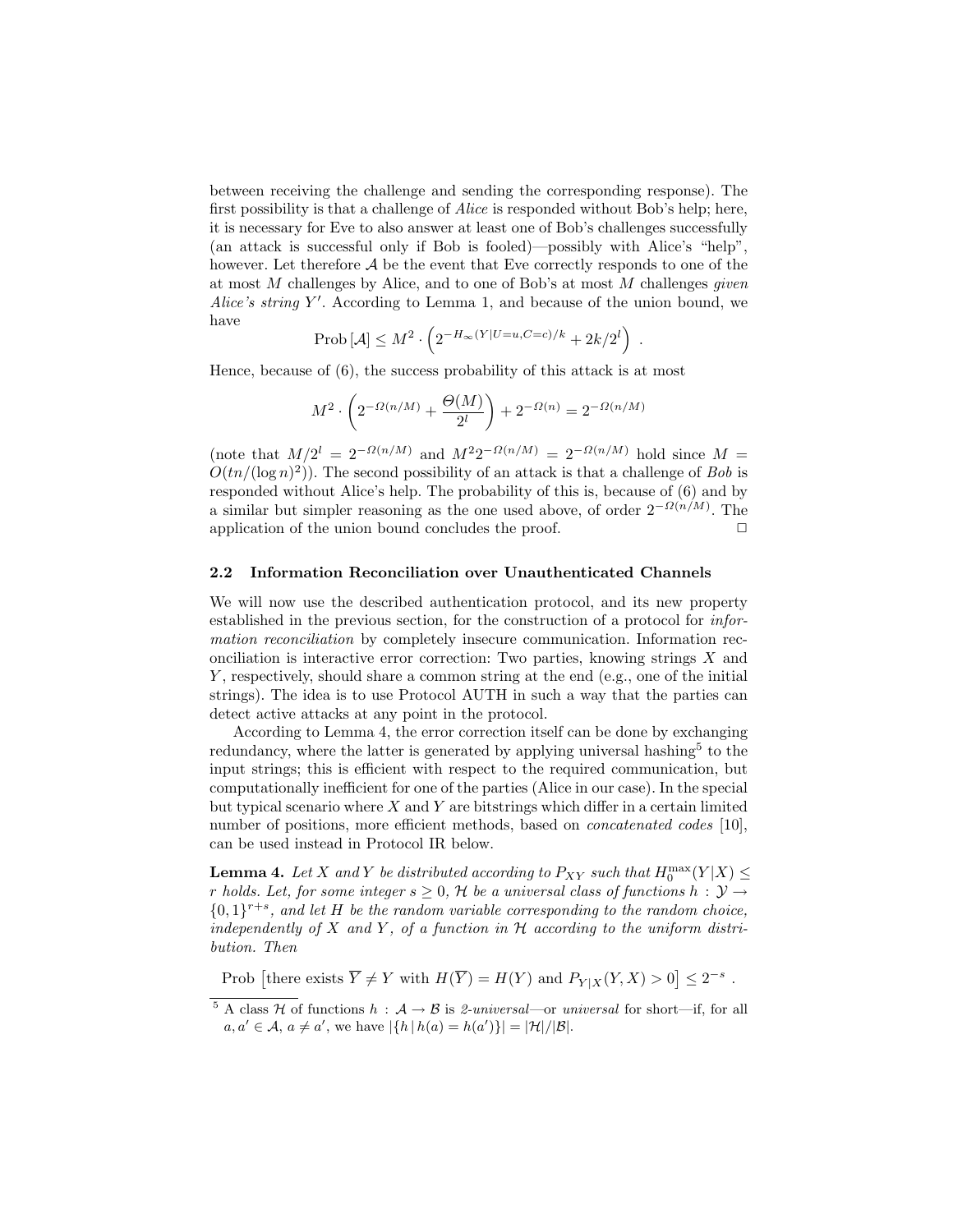*Proof.* For  $x \in \mathcal{X}$ , let  $\mathcal{Y}_x := \{y \in \mathcal{Y} \mid P_{Y|X}(y,x) > 0\}$ . We have  $|\mathcal{Y}_x| \leq 2^r$ . Since for any  $y, \overline{y} \in \mathcal{Y}_x, \overline{y} \neq y$ , and random  $H \in \mathcal{H}$  the probability that  $H(y) = H(\overline{y})$ holds is at most  $1/2^{r+s}$ , we have

$$
\begin{aligned} \text{Prob}_{YH}[\text{there exists } \overline{Y} \in \mathcal{Y}_x, \ \overline{Y} \neq Y, \text{ such that } H(\overline{Y}) = H(Y)] \\ &\leq |\mathcal{Y}_x| \cdot \text{Prob}\left[H(\overline{y}) = H(y) \text{ for some } \overline{y} \neq y\right] \leq 2^r \cdot \frac{1}{2^{r+s}} = \frac{1}{2^s} \end{aligned}
$$

by the union bound. The statement then follows when the expectation over  $X$ is taken.  $\Box$ 

In Protocol IR,  $D$  and  $T$  are parameters to be determined below, and  $H$  is a universal class of functions from  $\{0,1\}^n$  to  $\{0,1\}^D$ . Furthermore,  $\text{AUTH}_{Y',Y}(M)$ means that the message  $M$  is sent using Protocol AUTH, where the "keys" used by the sender (Alice) and the receiver (Bob) are  $Y'$  and  $Y$ , respectively.

| <b>Protocol IR (Information Reconciliation)</b>              |                                                                |
|--------------------------------------------------------------|----------------------------------------------------------------|
| Alice<br>$X \in \{0,1\}^n$                                   | <b>Bob</b><br>$Y \in \{0,1\}^n$                                |
|                                                              | $H\in_r \mathcal{H}$ .<br>$H: \{0,1\}^n \rightarrow \{0,1\}^D$ |
|                                                              | H, H(Y)                                                        |
| $Y' \in \mathcal{Y}_X$ with                                  |                                                                |
| $H(Y') = H(Y)$<br>$R \in_r \{0,1\}^T$<br>compute $p_{Y'}(R)$ |                                                                |
|                                                              | $\text{AUTH}_{Y',Y}((R,p_{Y'}(R)))$                            |
| accept, Y'                                                   | if $p_{Y'}(R) = p_Y(R)$ :<br>accept, Y<br>otherwise: reject.   |

The content of the second message serves as a verification of whether the string Y' computed by Alice is correct. Clearly, it has to be authenticated because of possible substitution attacks. It is an interesting point that because of this authentication, Alice can choose the "challenge" string  $R$  herself: If the authentication is successful, Bob knows that  $R$  is indeed the challenge generated by Alice, and hence random.

Note that although applied in a—symmetric—context where two parties want to generate a common secret key, Protocol IR is secure (for Bob) in the same—asymmetric—sense as the authentication protocol: Either everything goes well or Bob will know it did not (with high probability).

Theorem 5. Assume that two parties Alice and Bob know the value of a random variable  $X$  and an n-bit string  $Y$ , respectively, and that

$$
H_{\infty}(Y|U=u) - H_0^{\max}(Y|X) \ge tn \tag{7}
$$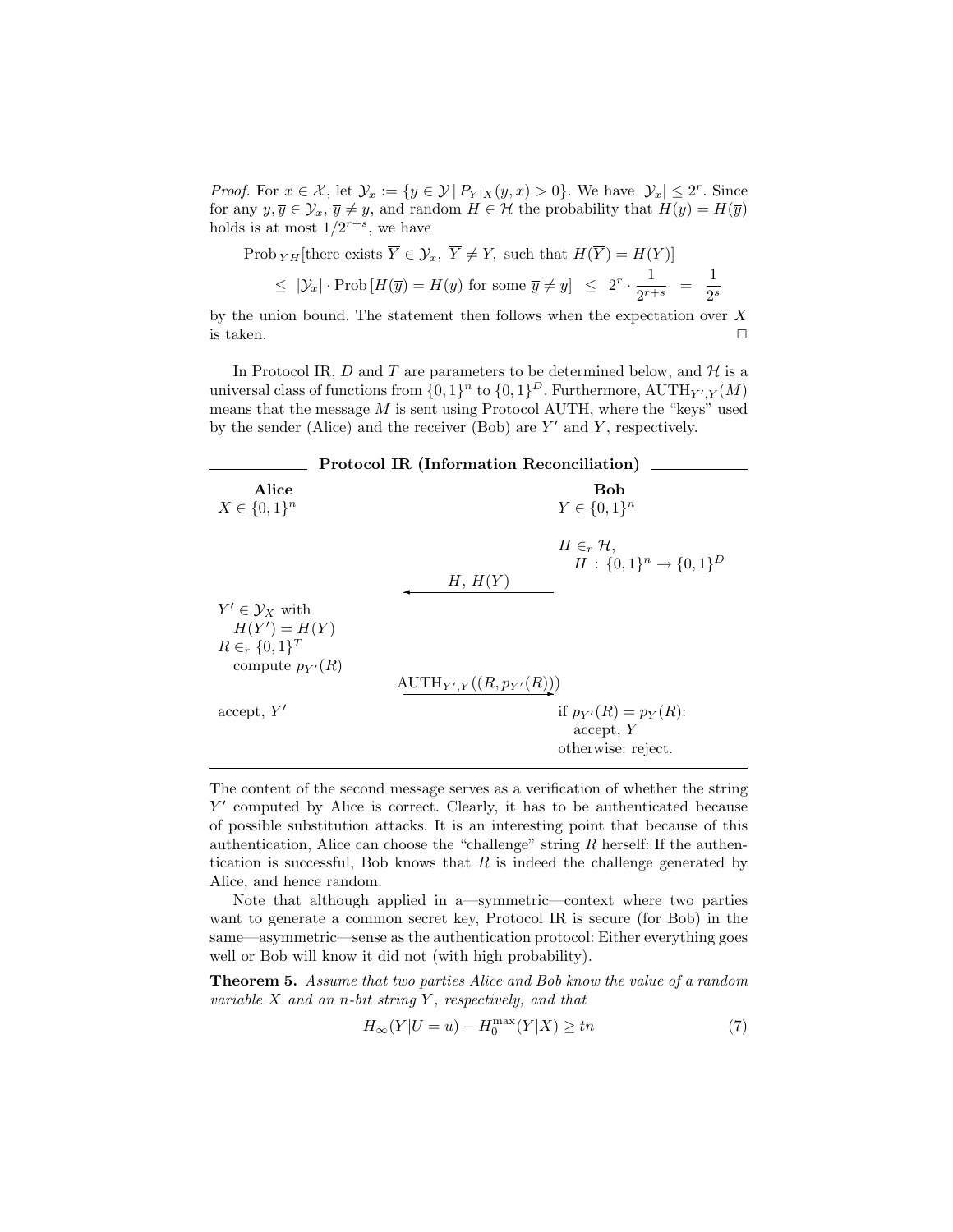holds for some constant  $0 < t \leq 1$ , where  $U = u$  summarizes an adversary's entire knowledge. Then Protocol IR (with suitable parameter choices)—carried out over a completely insecure channel—achieves the following. If Eve is passive, then Alice and Bob both accept and the string  $Y'$  computed by Alice is equal to Y except with probability  $2^{-\Omega(n/\log n)}$ . In general, it is true except with probability  $2^{-\Omega(\sqrt{n}/\log n)}$  that either Bob rejects or both accept and  $Y' = Y$  holds. Furthermore, the remaining conditional min-entropy of Y given Eve's initial information and the protocol communication is of order  $(1-o(1))$ tn with probability  $1 - 2^{-\Omega(n/\log n)}$ .

*Proof.* Let us assume that Eve is passive. Let the parameter  $D$  be of order  $D = H_0^{\max}(Y|X) + \Theta(n/\log n)$ . Then we have, according to Lemma 4, that Alice's guess  $Y'$ —from X and  $H(Y)$ —is uniquely determined and hence correct except with probability  $2^{-\Omega(n/\log n)}$ .

Let us now consider the general case where Eve is possibly an active adversary. We first analyze the properties of the authentication of the confirmation message sent from Alice to Bob. Let the parameter T be of order  $T = \Theta(\sqrt{n})$ . We will argue that with high probability, either Bob rejects or Alice and Bob both accept and the values  $(R, p_{Y'}(R))$  as received by Bob are the ones sent by Alice and, finally, that this implies that  $Y' = Y$  holds, i.e., that Alice and Bob share the same string, the min-entropy of which, from Eve's viewpoint, is still  $(1-o(1))tn.$ 

First, we get, using Lemma 2 with the parameter choice  $b = \Theta(n/\log n)$ , that there exist functions  $f(n) = (1 - o(1))tn$  and  $g(n) = \Omega(n/\log n)$  such that

Prob 
$$
[H_{\infty}(Y|U=u, H=h, H(Y) = h(y)) \ge f(n)] \ge 1 - 2^{-g(n)}
$$
.

Because of this, Theorem 3 implies that the authentication works—even if, for instance, Eve had modified the error-correction information sent in the first message and knows Y' perfectly. The length of the message to be authenticated with Protocol AUTH is of order  $\Theta(\sqrt{n})$ , and we choose the protocol parameter l to be  $l = \Theta(\sqrt{n}/\log n)$  to make sure that the remaining min-entropy, given all the communication, is still an arbitrarily large fraction of  $tn$ . The success probability of the protocol is then, according to the proof of Theorem 3,  $1 - 2^{-\Omega(\sqrt{n}/\log n)}$ .

Let us hence assume now that Bob actually received the correct message  $(R, p_{Y'}(R))$  as sent by Alice. Since R are the truly random bits (in particular, independent of Y') chosen by Alice, and since  $p_y(r) = p_{y'}(r)$  can hold for at most deg( $p_y$ ) =  $n/T - 1 = \Theta(\sqrt{n})$  different values of r for any  $y' \neq y$ , we have that with probability  $1 - 2^{-\Omega(\sqrt{n})}$  either Alice has the correct string, or Bob realizes that she does not.

Finally, the remaining min-entropy is still roughly the same with high probability since the total number of bits sent is of order  $\Theta(n/\log n) = o(n)$ . From Lemma 2, we get that there exist  $f(n) = (1 - o(1))\n{t_n}$  and  $g(n) = \Omega(n/\log n)$ such that we have  $\text{Prob}\left[H_{\infty}(Y|U=u, C=c)\geq f(n)\right] \geq 1-2^{-g(n)}$ , where  $C=c$ is the entire protocol communication. This concludes the proof.  $\Box$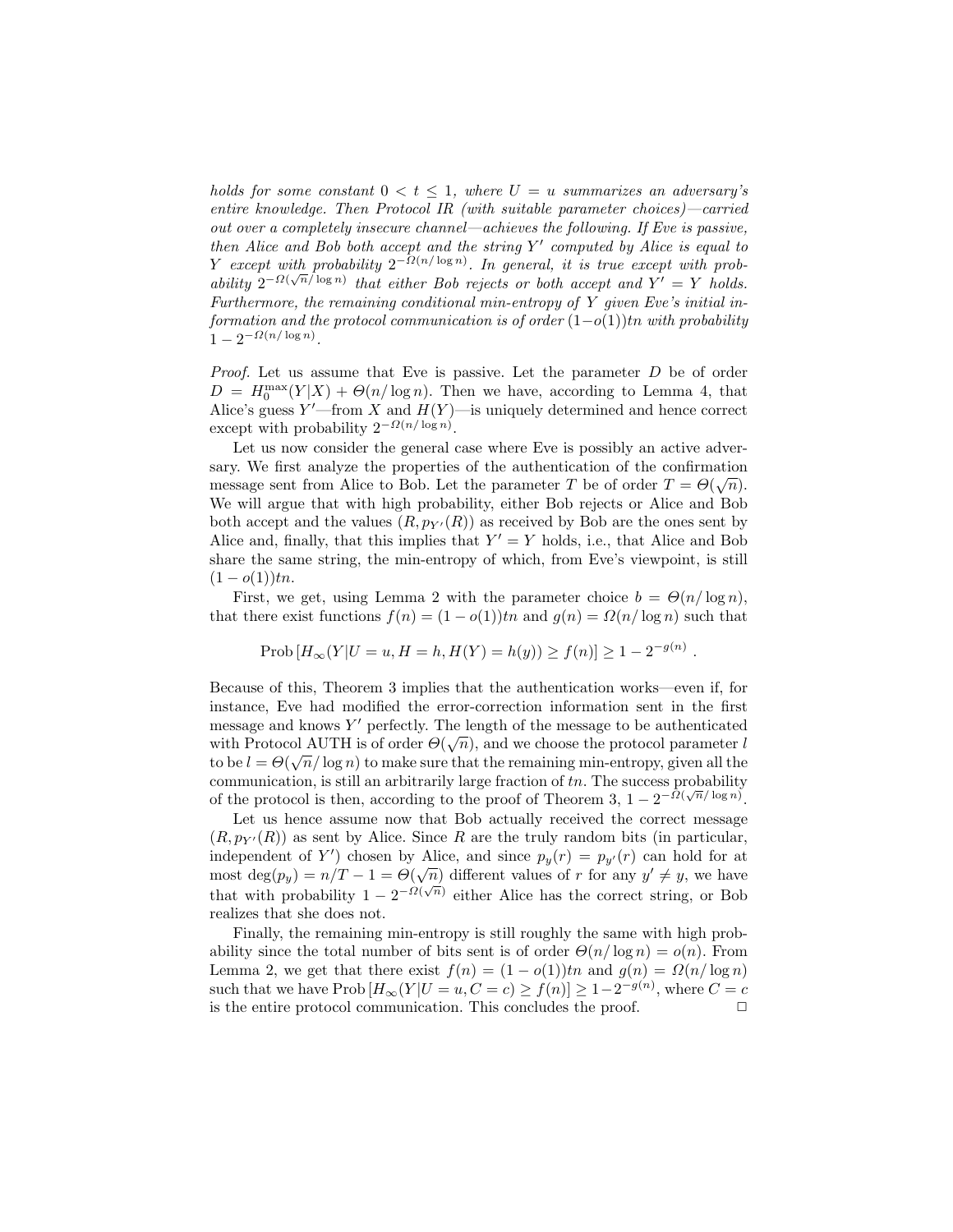Remark. In Theorem 5—as well as in Theorems 6, 7, and 8 and Corollary 9 below—the assumed entropy bounds can be conditioned on an event  $A$  if at the same time the claimed protocol failure probabilities are increased by 1−Prob [A]. An example for which this can lead to substantially stronger statements is when the random variables  $X = (X_1, \ldots, X_n), Y = (Y_1, \ldots, Y_n)$ , and  $U = (U_1, \ldots, U_n)$ arise from *n* independent repetitions of a certain random experiment  $P_{X_i Y_i U_i}$ . In this case,  $A$  can be the event that the actual outcome sequences are typical (see [5]). This is a good choice because A occurs except with exponentially (in n) small probability, and because

$$
H_{\infty}(Y|U=u,\mathcal{A}) \approx H(Y_i|U_i) \cdot n \gg H_{\infty}(Y|U=u)
$$

and

$$
H_0^{\max}(Y|X, A) \approx H(Y_i|X_i) \cdot n \ll H_0^{\max}(Y|X)
$$

can hold. (See also Example 1 below.)

#### 2.3 The Price for One-Sided Authenticity and Confidentiality

In [19], Protocol PA, allowing for *privacy amplification* over a completely insecure channel, was presented. Privacy amplification [3], [2] means to generate, from an only weakly secret shared string, a shorter but highly secret key. Protocol PA—which uses Protocol AUTH as well as extractors as its main ingredients—has been shown to extract virtually all the min-entropy of an arbitrarily weakly secret string.

Theorem 6. [19] Assume that Alice and Bob both know the same n-bit string Y satisfying  $H_{\infty}(Y | U = u) \geq tn$  for some constant  $0 < t \leq 1$ , where  $U = u$ summarizes Eve's entire information about Y. Then Protocol PA, using two-way communication over a completely insecure channel, has the following properties. Both Alice and Bob either reject or accept and compute strings  $S_A$  and  $S_B$ , respectively, such that if Eve is passive, then Alice and Bob accept and there exists  $a(1-o(1))$ tn-bit string S that is uniformly distributed from Eve's viewpoint and such that  $S_A = S_B = S$  holds except with probability  $2^{-\Omega(n/(\log n)^2)}$ . In general (i.e., if Eve is possibly active), either both parties reject or there exists a string S with the above properties, except with probability  $2^{-\Omega(\sqrt{n}/\log n)}$ .

Putting everything together, we can now conclude that the combination of Protocols IR and PA achieves what we had stated initially, namely asymmetric unconditional security for Bob from a very weak initial primitive. Given that Bob accepts at the end of the protocol, he shares a secret key with Alice. He can then send unconditionally confidential messages to her and receive authenticated messages from her.

**Theorem 7.** Assume that two parties Alice and Bob know a random variable  $X$ and an n-bit string Y, respectively, and that  $H_{\infty}(Y|U=u) - H_0^{\max}(Y|X) \geq tn$ holds for some constant  $0 < t \leq 1$ , where  $U = u$  summarizes an adversary's entire knowledge. Then the combination of Protocols IR and PA, carried out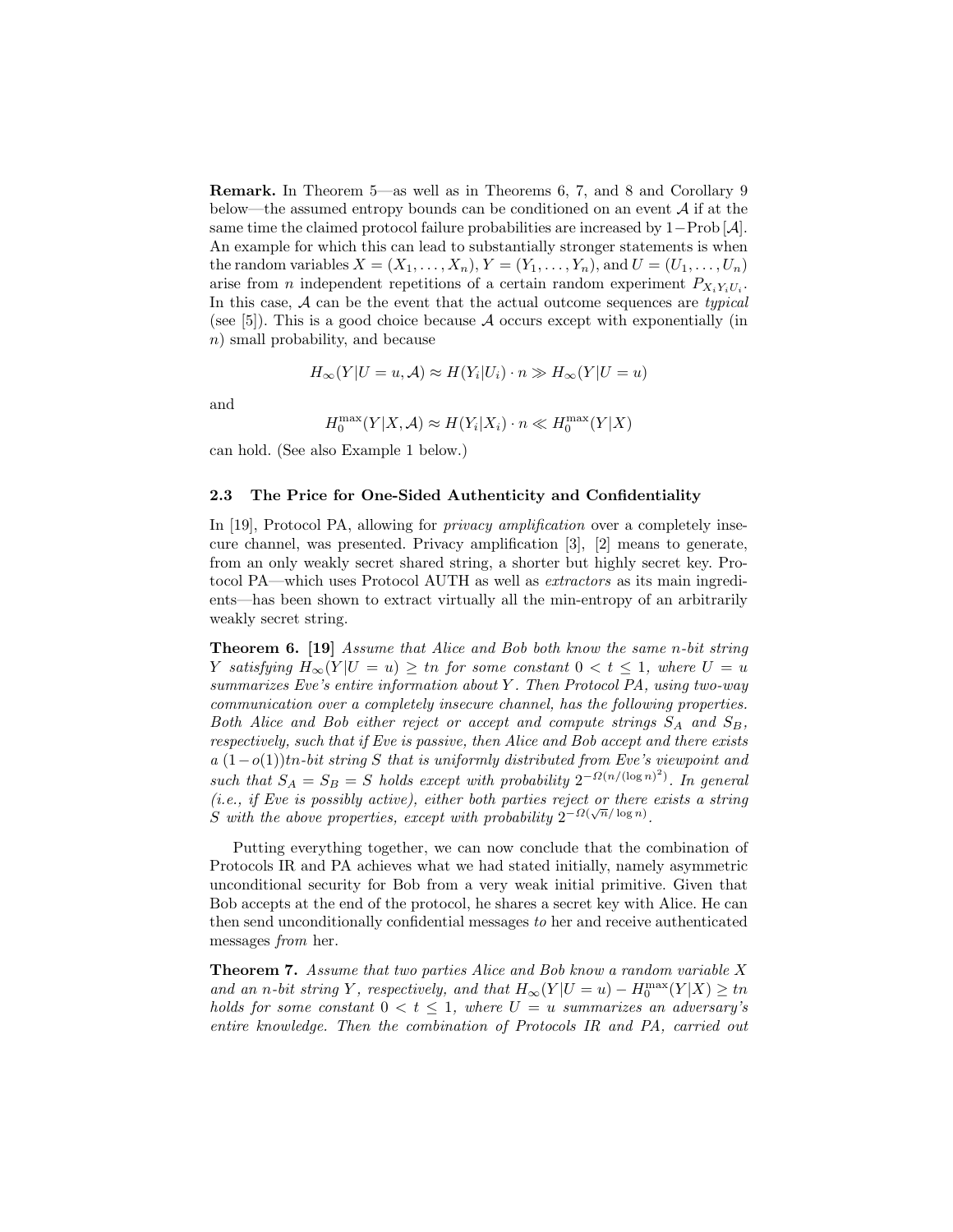over a completely insecure channel, achieves the following. Alice and Bob both either reject or accept and compute strings  $S_A$  and  $S_B$ , respectively, such that if Eve is passive, then Alice and Bob accept and there exists a  $(1-o(1))$ tn-bit string S that is uniformly distributed from Eve's viewpoint and such that  $S_A = S_B = S$ holds except with probability  $2^{-\Omega(n/(\log n)^2)}$ . In general, either Bob rejects or Alice and Bob accept, and the above holds, except with probability  $2^{-\Omega(\sqrt{n}/\log n)}$ .

*Proof.* Follows from Theorems 5 and 6.  $\square$ 

### 3 Impossibility Results and Lower Bounds

#### 3.1 Two-Sided Security Requires Stronger Conditions

All protocols presented in Section 2 are asymmetric in the sense that the generated security is on Bob's side only. (Alice, for instance, could be talking to Eve instead of Bob without realizing this.) Example 1 shows that security for Alice simply *cannot* be achieved under assumptions as weak as that. This implies that the price for unconditional security on one side is strictly lower than for such security on both sides. The same is already well-known in the computationalsecurity model, as the example of public-key cryptography demonstrates.

**Example 1.** Let  $X = (X_1, \ldots, X_n)$  be a uniformly distributed *n*-bit string, and let  $Y = (Y_1, \ldots, Y_n)$  and  $U = (U_1, \ldots, U_n)$  be *n*-bit strings jointly distributed with X according to  $6$ 

$$
P_{YU|X}((y_1,\ldots,y_n),(u_1,\ldots,u_n),(x_1,\ldots,x_n)) = \prod_{i=1}^n |\delta_{y_ix_i} - \varepsilon| \cdot |\delta_{u_ix_i} - \varepsilon| \quad (8)
$$

for some  $0 < \varepsilon < 1/2$ . Equation (8) means that the *i*-th bits of Y and U are generated by sending  $X_i$  over two independent binary symmetric channels with error probability  $\varepsilon$ .

Let now A be the event—which occurs except with exponentially (in  $n$ ) small probability—that all the involved strings are typical sequences. Then we have, roughly,<sup>7</sup>  $H_{\infty}(Y|U=u,\mathcal{A}) \approx h(2\varepsilon - 2\varepsilon^2)n$  and  $H_0^{\max}(Y|X,\mathcal{A}) \approx h(\varepsilon)n$ . Because of  $2\varepsilon - 2\varepsilon^2 > \varepsilon$ , the condition of Theorem 7 is satisfied. On the other hand, Bob has no advantage over Eve from Alice's viewpoint since Eve is able to simulate [17] Bob towards Alice: She can generate a random variable from U—in fact, she can use U itself—which has the same joint distribution with X as Y does— $P_{XU} = P_{XY}$ . Hence Alice will never be able to tell Bob and Eve apart.

<sup>&</sup>lt;sup>6</sup> Here,  $\delta_{ij}$  is the Kronecker symbol, i.e.,  $\delta_{ij} = 1$  if  $i = j$  and  $\delta_{ij} = 0$  otherwise.

<sup>&</sup>lt;sup>7</sup> We denote by  $h(p)$  the binary entropy function  $h(p) = -(p \log p + (1-p) \log(1-p)).$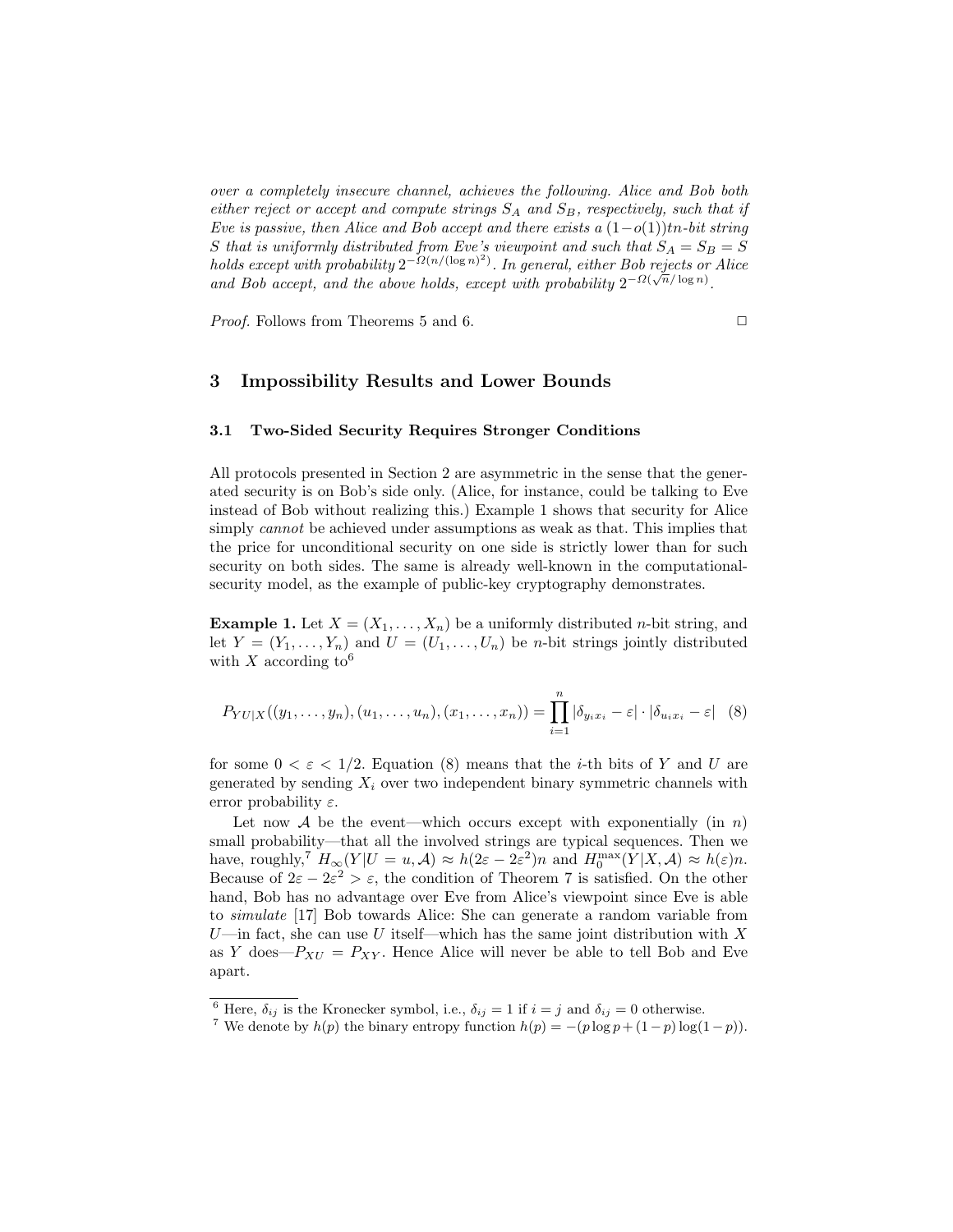#### 3.2 Optimality of the Achieved Secret-Key Length

The protocols we have presented in Section 2 are universal and work for all possible specific probability distributions under the only assumption that the entropy condition (7) is satisfied. In other words, our protocols work for large classes of probability distributions, where Alice and Bob do not have to know the nature of Eve's information, i.e., the particular distribution, but only that the corresponding entropy bound is satisfied. In this sense, our protocols are optimal: In many situations, no protocol can extract a longer secret key—even when the communication channel is assumed authentic. (It should be noted, however, that there are specific settings in which key agreement by authenticated public communication is possible even though the expression in (7) is negative [13].)

This can be illustrated with the setting where Bob's random variable  $Y$  is uniformly distributed (also from Eve's viewpoint) and Alice's X provides her uniformly with *deterministic* information about  $Y$ : For every value  $x$  it can take,  $P_{Y|X=x}$  is the uniform distribution over the set  $|\mathcal{Y}_x|$  of size  $|\mathcal{Y}|/|\mathcal{X}|$  (and these sets are disjoint for different values of  $X$ ). After the execution of a keyagreement protocol, Alice has to know (with overwhelming probability) the key S generated by Bob. Eve, on the other hand, should be (almost) completely ignorant about it. Clearly, this can be satisfied only if there are at least as many possible values Alice can initially have as possible keys. Therefore, we always have, roughly,  $|\mathcal{S}| \leq |\mathcal{X}| = |\mathcal{Y}|/|\mathcal{Y}_x|$ , and hence

 $\text{len}(S) \approx \log |\mathcal{S}| \leq \log |\mathcal{Y}| - \log |\mathcal{Y}_x| = H_{\infty}(Y) - H_0^{\max}(Y|X)$ .

# 4 Two-Way Security Under New and Weaker Assumptions

In this section we determine the price for achieving unconditional security for both Alice and Bob. The conditions we will find are weaker than the ones known previously (such as, for instance, a highly insecure but common string [19]).

We first give Protocol IR<sub>+</sub>, an extension of Protocol IR offering security also for Alice. After the first two protocol steps, which are the same as in Protocol IR, Alice sends error correction information  $H'(X)$  about her initial string X (here,  $H'$  is from a universal class  $\mathcal{H}'$  with suitable parameters) to Bob, who then uses his "estimate"  $X'$  of X as the authentication key for sending a challengeresponse pair for Y . If Alice receives this correctly, and if it corresponds to the value  $p_{Y'}(R')$  she can compute herself, she can be convinced that  $Y' = Y$  holds. The crucial observation for proving Theorem 8 is that the given entropy condition on Y also implies that Eve, having seen all the error-correction information and other messages, still has  $\Omega(n)$  of min-entropy about X—because the same holds for  $Y$ . The reason is that given all the protocol communication,  $Y$  can—with overwhelming probability—be computed from  $X$ , and vice versa.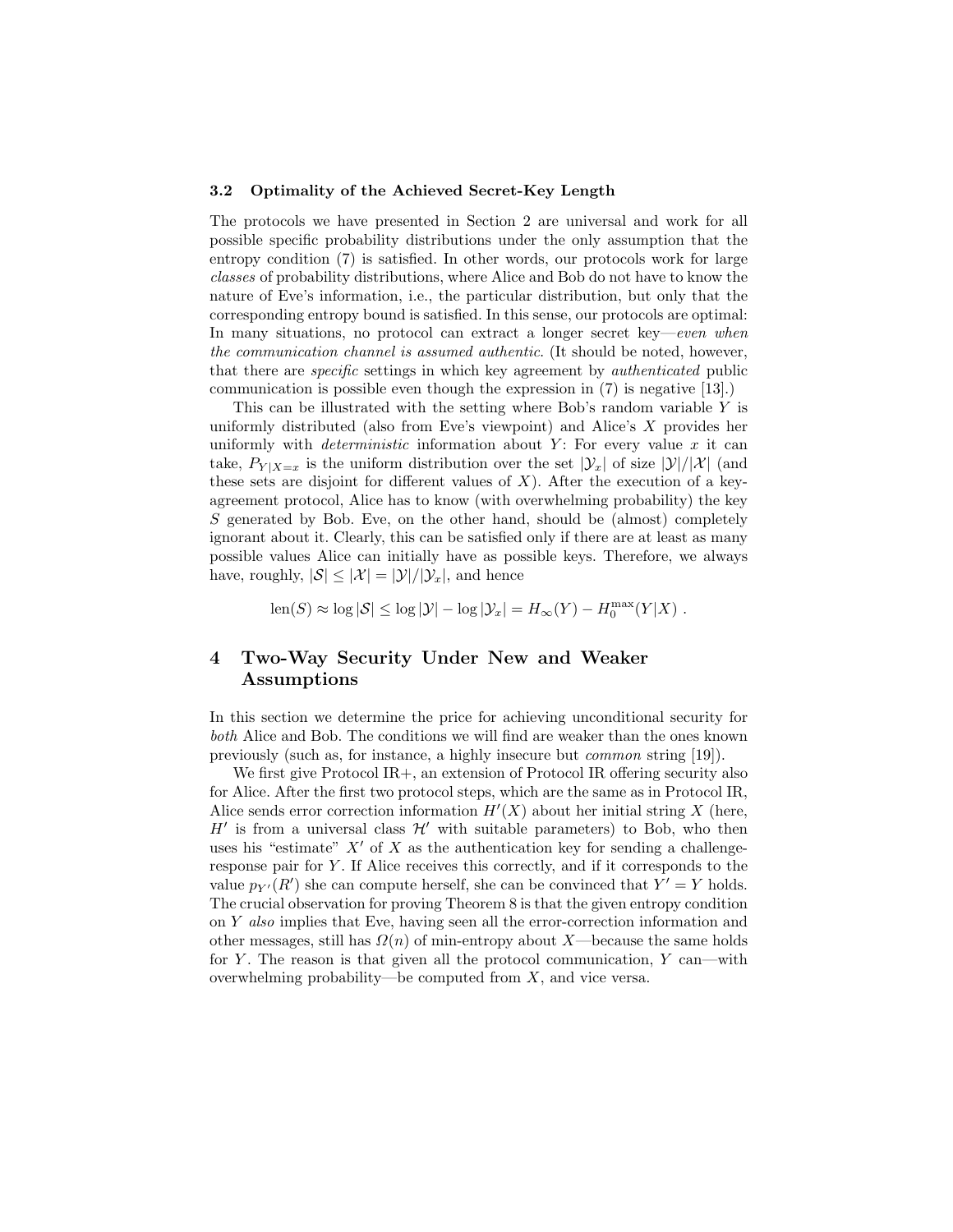Protocol IR+ (Two-Secure Information Reconciliation) Alice Bob  $X \in \{0,1\}^n$ n  $Y \in \{0,1\}^n$  $H \in_r \mathcal{H}$ ,  $H: \{0,1\}^n \to \{0,1\}^D$  $H, H(Y)$  $Y' \in \mathcal{Y}_X$ with  $H(Y') = H(Y)$  $R \in_r \{0,1\}^T$ compute  $p_{Y'}(R)$  $\mathrm{AUTH}_{Y',Y}((R,p_{Y'}(R)))$  $H' \in_r \mathcal{H}',$  $H' : \{0,1\}^n \to \{0,1\}^{D'}$ if  $p_{Y'}(R) \neq p_Y(R)$ : reject  $H', H'(X)$  $X' \in \mathcal{X}_Y$ with  $H'(X') = H'(X)$  $R' \in_r \{0,1\}^T$  $\mathrm{AUTH}_{X',X}((R',p_Y(R')))$ if  $p_Y(R') \neq p_{Y'}(R')$ : reject otherwise: accept,  $Y'$  $accept, Y.$ 

**Theorem 8.** Assume that two parties Alice and Bob know n-bit strings  $X$  and Y , respectively, and that

$$
H_{\infty}(Y|U=u) - H_0^{\max}(Y|X) - H_0^{\max}(X|Y) \ge tn
$$

holds for some constant  $0 < t < 1$ , where  $U = u$  summarizes an adversary's entire knowledge. Then Protocol IR+ (for suitable parameter choices)—carried out over a completely insecure channel—achieves the following. If Eve is passive, then Alice and Bob both accept and the string  $Y'$  computed by Alice is equal to  $Y$ except with probability  $2^{-\Omega(n/\log n)}$ . In general, it is true except with probability  $2^{-\Omega(\sqrt{n}/\log n)}$  that either both parties reject or  $Y' = Y$  holds. Furthermore, the remaining min-entropy of Y given Eve's initial information and the protocol communication is of order  $(1 - o(1))$ tn with probability  $1 - 2^{-\Omega(n/\log n)}$ .

*Proof.* Follows from Theorem 5, Lemma 4, and Theorem 3.  $\Box$ 

Corollary 9. Assume that two parties Alice and Bob know n-bit strings X and Y , respectively, and that

$$
H_{\infty}(Y|U=u) - H_0^{\max}(Y|X) - H_0^{\max}(X|Y) \ge tn
$$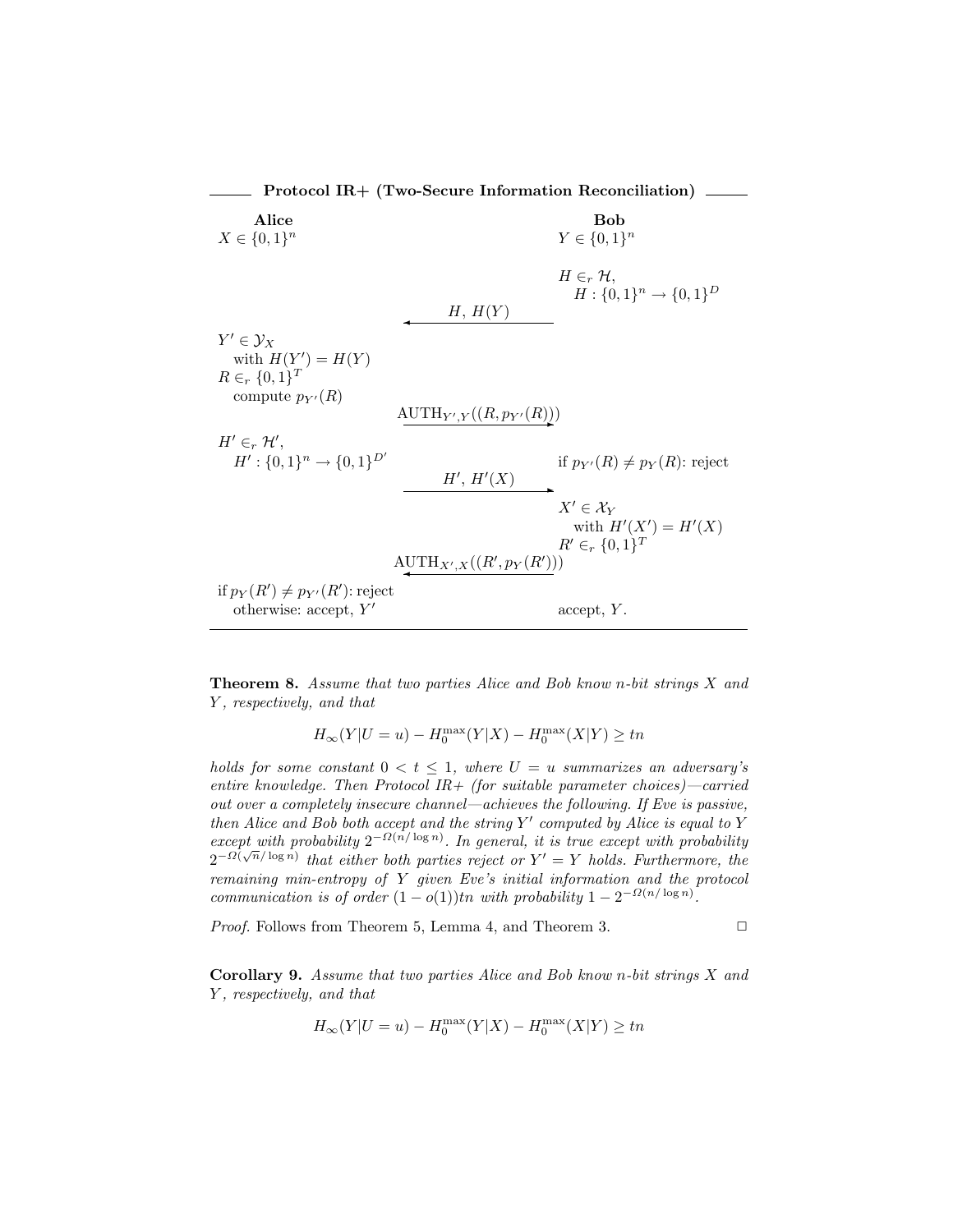holds for some constant  $0 < t \leq 1$ , where  $U = u$  summarizes an adversary's entire knowledge. Then the combination of Protocols  $IR+$  and PA, carried out over a completely insecure channel, achieves the following. Alice and Bob both either reject or accept and compute strings  $S_A$  and  $S_B$ , respectively, such that if Eve is passive, then Alice and Bob both accept and there exists a  $(1 - o(1))$ tnbit string S that is uniformly distributed from Eve's viewpoint and such that  $S_A = S_B = S$  holds except with probability  $2^{-\Omega(n/(\log n)^2)}$ . In general, either both parties reject or there exists a string  $S$  with the above properties, except with probability  $2^{-\Omega(\sqrt{n}/\log n)}$ .

*Proof.* Follows from Theorems 8 and 6.  $\square$ 

# 5 Concluding Remarks

In this paper we have determined, so to speak, a minimal price for unconditional security. For two parties connected by a completely insecure bidirectional communication channel, we have described the weakest possible informationtheoretic primitive necessary for obtaining security on one end of the channel—i.e., guaranteed exclusivity of read and write access to the channel on its other end. Roughly speaking, we found that whenever Eve's uncertainty about the information of the party at one end of the channel exceeds the uncertainty about the same information as seen by the party at the channel's other end, then the entire entropy difference can be transformed into a key which is secret for the former party. This asymmetric notion of security for one party means that either the two parties share a secret key, or this—designated—party knows that they do not.

One of the consequences of our protocols is that the required conditions for the possibility of secret-key agreement in general, and quantum key distribution in particular, can be relaxed substantially: Quantum key agreement has sometimes been perceived to be rather key *extension* than actual key *generation* in view of the usually-made assumption that the two parties share a short unconditionally secret key already initially, from which they can then produce a longer key (where the initial key is required for authenticating the public communication exchanged for processing the raw key). Our results show that this condition is unnecessary and can be replaced by a much weaker assumption.

# References

- 1. C. H. Bennett and G. Brassard, Quantum cryptography: public key distribution and coin tossing, Proceedings of the IEEE International Conference on Computers, Systems and Signal Processing, pp. 175–179, 1984.
- 2. C. H. Bennett, G. Brassard, C. Crépeau, and U. M. Maurer, Generalized privacy amplification, IEEE Trans. on Information Theory, Vol. 41, No. 6, pp. 1915–1923, 1995.
- 3. C. H. Bennett, G. Brassard, and J.-M. Robert, Privacy amplification by public discussion, SIAM Journal on Computing, Vol. 17, pp. 210–229, 1988.